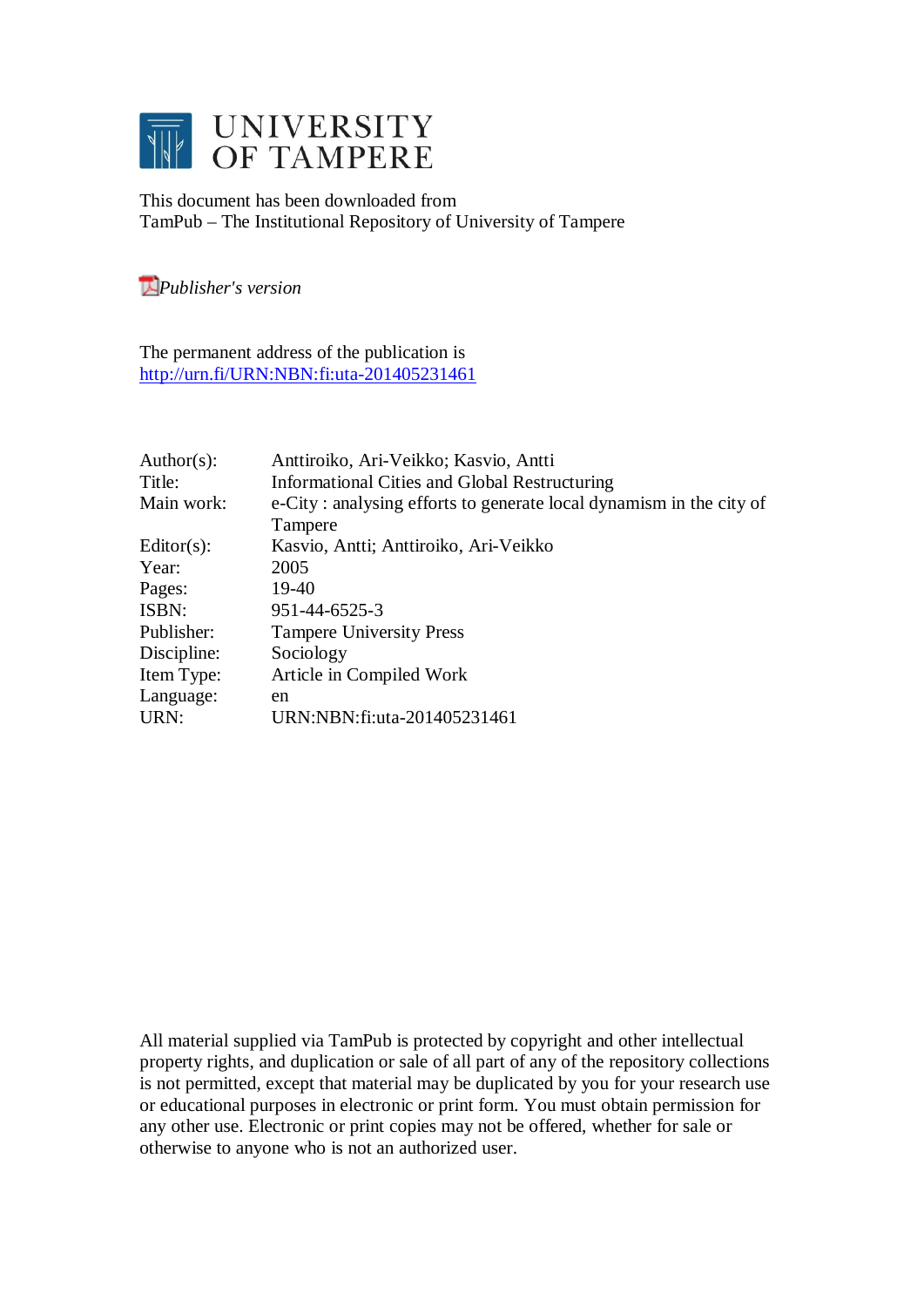Ari-Veikko Anttiroiko and Antti Kasvio

# **Informational Cities and Global Restructuring**

Global forces are penetrating the economic life, political order and post-modern culture of our world so pervasively that it seems as though we are living at the threshold of a new era. The rapid internationalisation of economy since the 1980s, together with the IT boom has created favourable conditions for the emergence of a new economy. In recent times, the same factors have contributed to the emergence of a global market for skilled labour. Companies have started to outsource not only routine manufacturing operations, but also different kinds of R&D activities and IT-enabled services into China, India and other developing countries. Economic recovery has been in progress within the advanced industrial countries, but it has not led to an equally strong job growth such as that experienced during previous upswings.

Changes in the global competitive environment have presented western Europe with difficult challenges. Economic growth in the region has been sluggish, and Europe is falling further behind the United States in areas such as productivity growth. Furthermore, the rate of unemployment has remained on a high level and the number of jobless people has started to increase again. Many kinds of structural adjustments and deepgoing reforms will undoubtedly be necessary if Europe is to become the world's most competitive economy, as decided in the European Union's 2000 spring summit in Lisbon (see e.g. OECD 2005; IMF 2005).

Local developments cannot be reduced from their macroregional or even national contexts. This is why there is a need to paint a more 'pointillist' picture of the global competition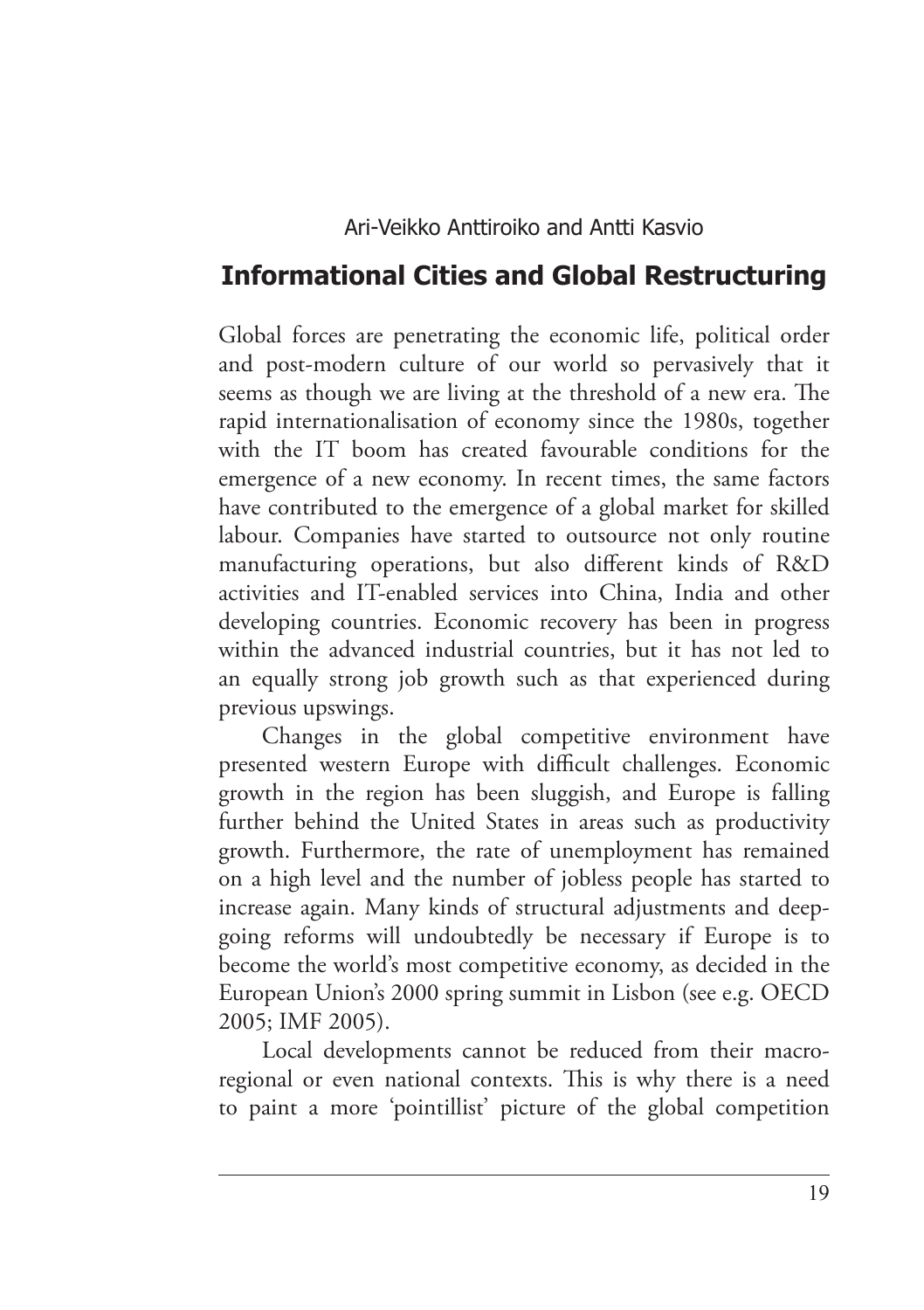of hi-tech centres and growth nodes (see Anttiroiko 2004). Each locality has some capacity to control its own destiny, even if the structural context, national framework and community characteristics constrain local efforts in various ways. For these reasons, choice of locality continues to bear relevance, and thus merits a closer look.

### **Clustering and the pull of the city**

For some time economists, regional scientists and geographers have been puzzled with the question of why dynamic growth tends to concentrate on some specific locations. Since Marshall's findings about the emergence of industrial districts from the latter half of the 19th century (Marshall 1890), many theories have been presented, including Perroux's ideas about growth centres (Perroux 1970), Porter's cluster analysis (Porter 1998), Castells' analysis of the informational city (Castells 1989), world city hypothesis (Friedman 1989; Sassen 1991), new conceptions of innovative cities, learning regions and ideopolises (e.g. Simmie 1999), the notion of technopoles (Castells & Hall 1996) and certain cultural aspects raised by Kotkin (2000), Florida (2002) and many others. One question remains: why do companies still crowd together in spite of modern ICTs and widely spread networks? From the point of view of an individual city, this question can be translated into a local development policy challenge: What can a city do to gain or to maintain its attractiveness in a highly competitive environment?

Due to the new 'borderless' economy (Ohmae 2005), localities and urban communities need to position themselves in a highly competitive and volatile environment that challenges their creativity, innovativeness, and governance capacity. This requires new strategies and perspectives. In this book, these topics are discussed both theoretically and with reference to the experiences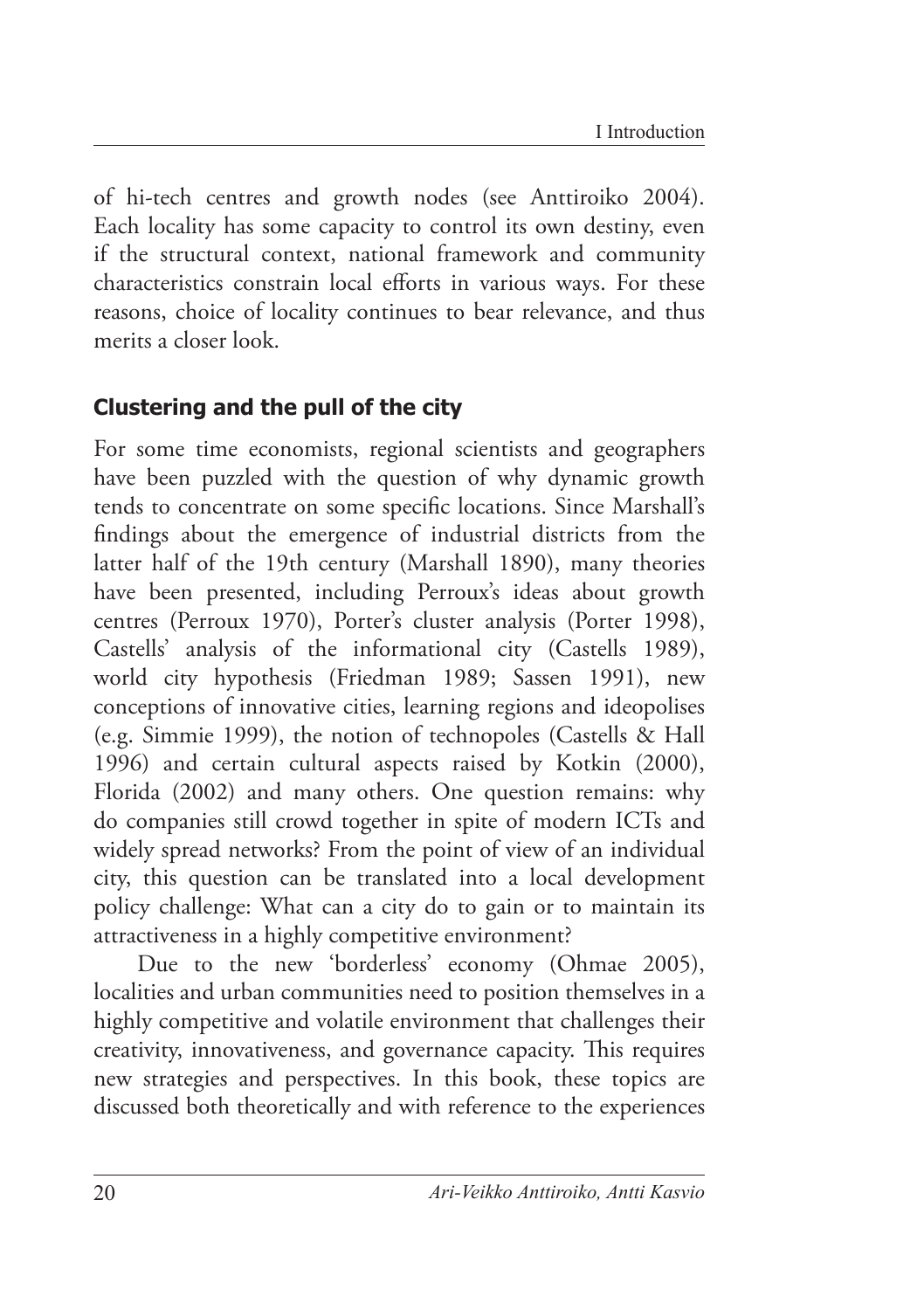gained in the last years in the context of one particular city, the City of Tampere in Finland.

# **Informational cities**

The concept of the informational city originated in the 1980s as the response from urban theorists to the intensification of information society development and related urban processes. The most thorough early analysis of the informational city was presented by urban sociologist Manuel Castells in his book *The Informational City*, published in 1989.

The informational city is a macro-theoretical concept, based on an analysis of the relationship between the new information and communication technologies and urban-regional processes, analysed in the broader context of the historical transformation of capitalism. Thus, this new city formation points to transformed spatial forms and processes as a manifestation of changes in technological and organisational development, and of the restructuring of capitalism. In this respect, it comes fairly close to the concepts of e-city, technocity, virtual city, intelligent city, wired community and smart community, which have also figured in urban theoretical discussions (see e.g. Downey & McGuigan 1999; Caves & Walshok 1999; Komninos 2002).

A precondition for understanding the essence of the informational city is to understand its broader context, the historical development of the socio-technical organisation of advanced societies. Suffice it to say that after the historical states of development usually labelled the agrarian and industrial societies, a new societal formation started to emerge in the 1950s, radicalising in the 1980s and the following decade. It is commonly – and according to some newer interpretations mistakenly (Castells 2004, 6–7, 41–43; Dutton 2005, 19–20) – referred to as the information society. Whatever the label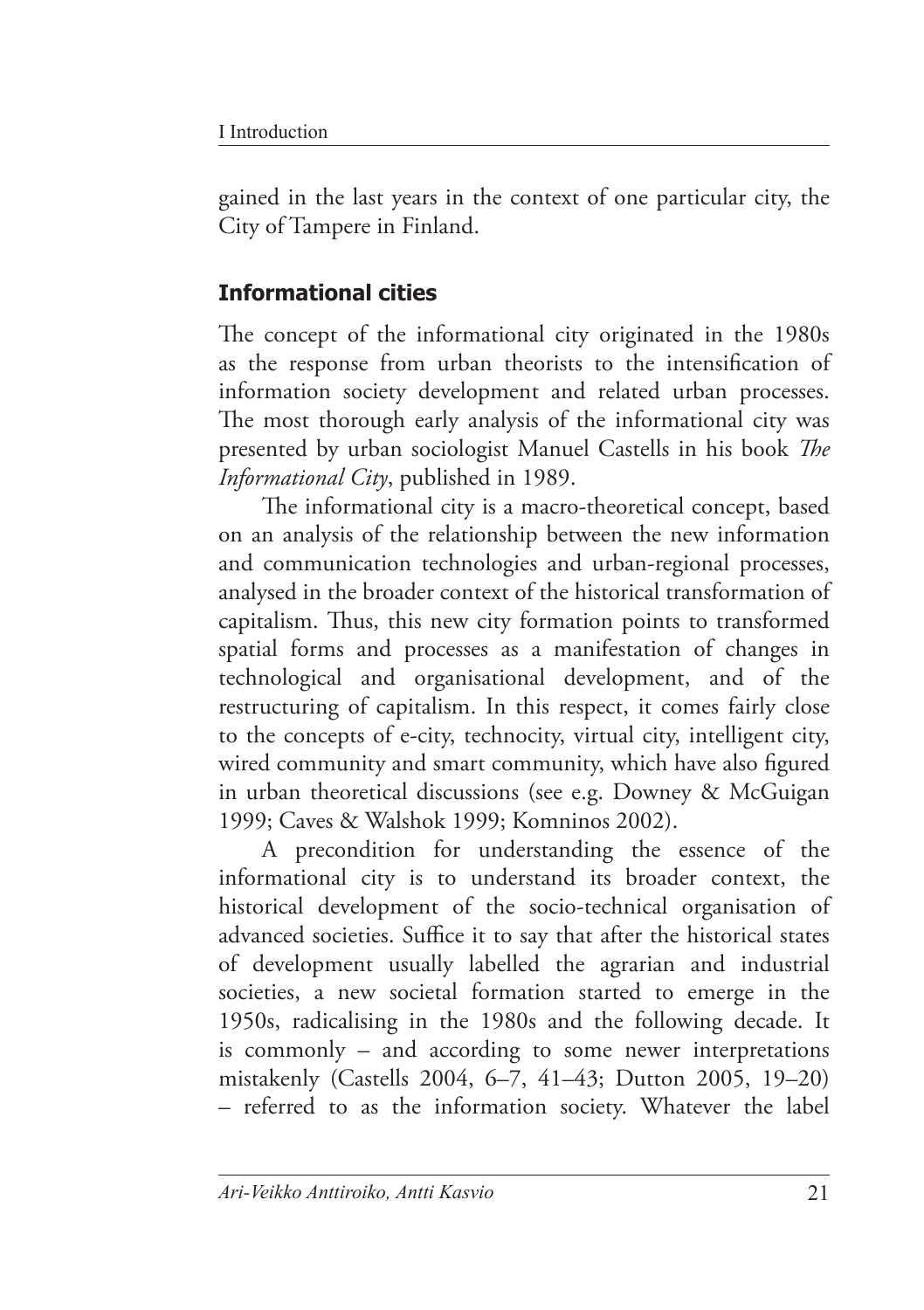given to this societal formation, its underlying logic revolves around the idea of the informational mode of development, as concluded by Castells (2000, 13–21). Thus, in the same sense as the information, knowledge or network society depicts a new phase in societal development, the informational city reflects the formation of a new kind of urban setting (see Castells 1989).

To take the above-mentioned evolutionary view further, it is important to note that at the core of the informational society there are specific technological arrangements used in production processes. The new technological paradigm emphasises knowledge creation and innovativeness. This new 'informationalism' started to emerge in the 1980s, and has had an enormous impact on society by modifying the material basis of the entire social organisation and structure. Thus, just as the industrial city reflects the urban-regional aspect of the industrialisation of the entire society, the same holds true for the informational city. In brief, the term 'informational' indicates a specific form of social organisation in which the creation, processing and transmission of information have become the fundamental sources of productivity and power. It is important to keep in mind that 'information' in a narrow sense is not enough to depict neither its relevance as a fundamental resource nor its connection to the social role of ICTs (cf. Dutton 2005, 20). Rather, it is vital to contextualise and make concrete this fundamental concept by economic, political and cultural linkages and connections in order to understand its constitutive role in the emerging societal formation.

In concrete terms, analysis of the informational city concentrates on topics such as the formation of a new industrial space, informational capitalism and the space of flows, changes in capital-labour relationships, the dual-city phenomenon, and the urban-regional aspects of globalisation. This discussion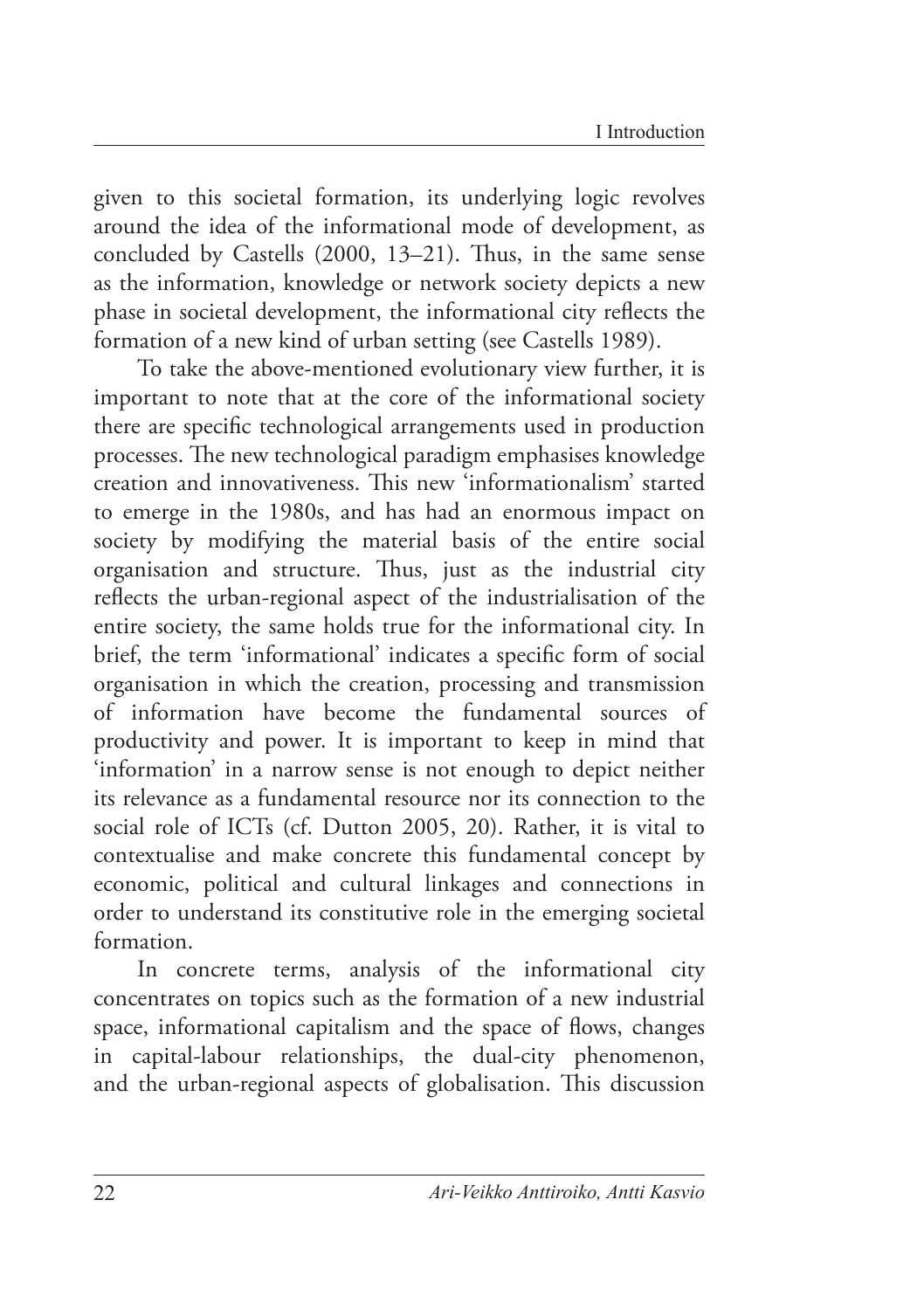reveals how techno-economic tendencies and social realities pose a challenge to city governments that must design new urban policies in order to mediate the global networks of instrumental exchanges and local conditions (Borja & Castells 1997). The informational city can also be approached as a self-governing democratic city government that represents the locality's needs to develop e-government, e-governance, e-democracy and eservices, and to make use of ICTs in urban-regional development processes (Castells 2002, 146–155). e-City and similar concepts are alternative expressions that have sometimes been used when discussing such ICT-related aspects of urban life.

At the present state of their development, informational cities need to fine-tune their development policies and related practices to meet the challenges of global restructuring. On the basis of Castells' theory, we may conclude that in the context of informational/global economy a crucial role will be played by the complex interactions that develop between the historicallyrooted political institutions of an informational polity and the increasingly globalised economic agents and networks of instrumental exchanges. A successful adjustment process requires not only a profound understanding of the dynamics of global transformation, but also an active stance towards the development of local governing, learning and innovation capacities, as well as a readiness to manage effectively their external governance relations. These requirements are illustrated in Figure 1, with special reference to the case of the City of Tampere.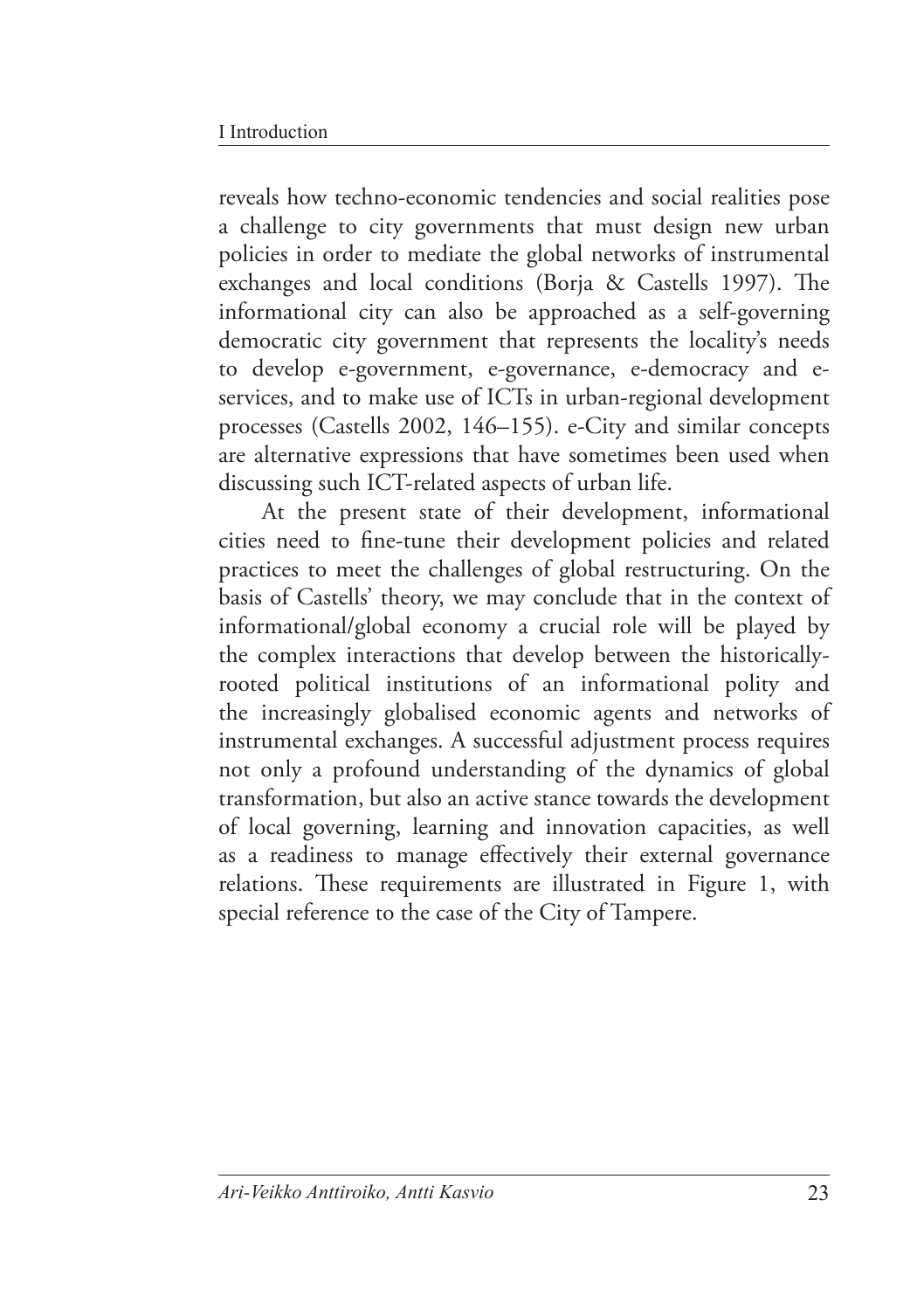

*Figure 1. Aspects of Tampere's development policy in adjusting to global economy*

## **Focusing on the City of Tampere**

In this book, the local adjustment process is discussed from the viewpoint of a particular city, the City of Tampere, Finland. It is based on the framework of the informational city in the context of global competition and new global dynamics of the space of flows. The City of Tampere was born in the wake of industrialisation and must restructure itself in order to be able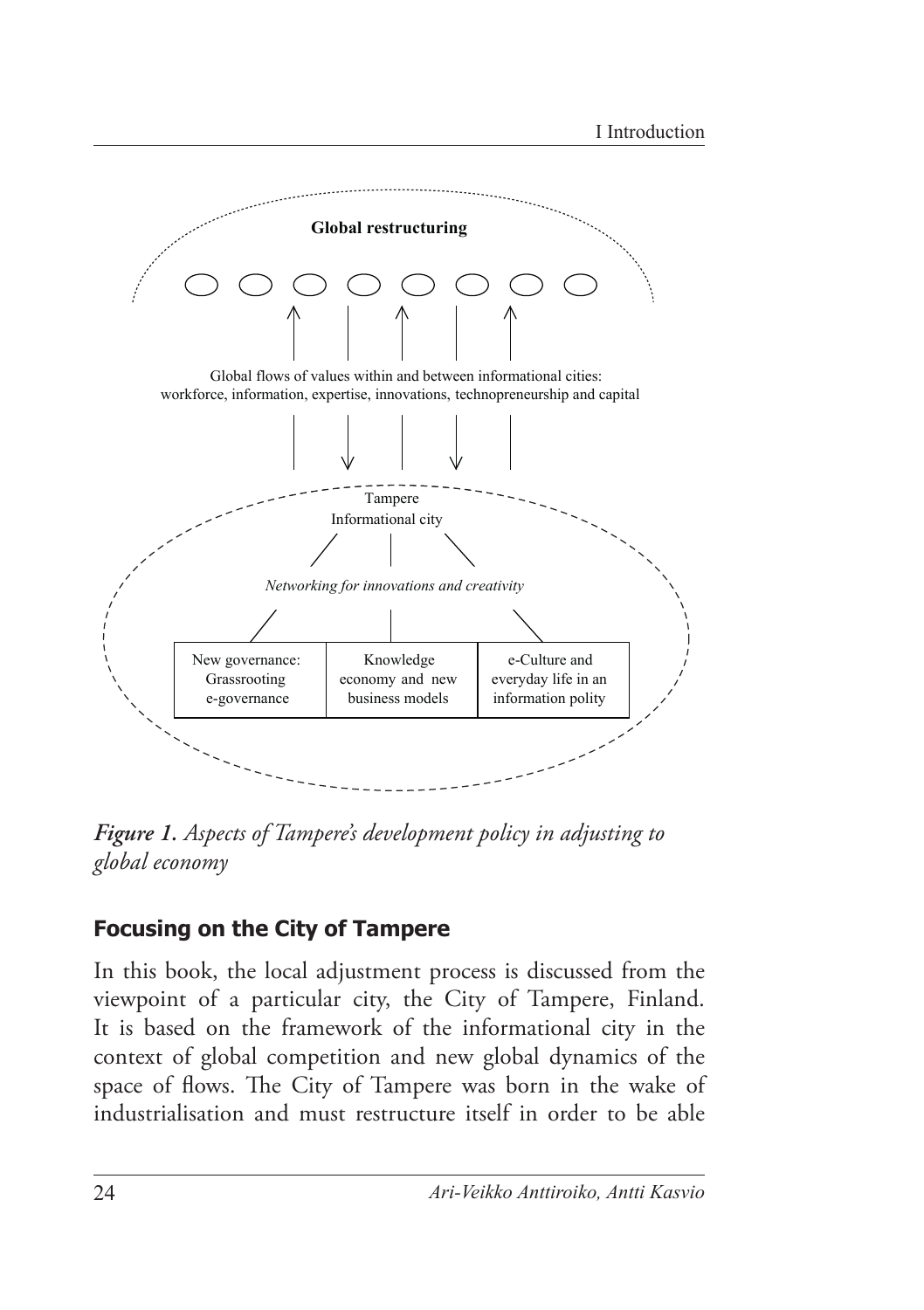to assert its position as an urban community capable of creating prosperity and welfare for its citizens. The recent restructuring process began during the 1980s, and reached new dimensions in the 1990s and early 2000s. It was inspired by such megatrends as globalisation and the development of the information society.

The Tampere Region (Pirkanmaa in Finnish) is a modern concentration of industry, commerce, services and education in the central part of Finland, two hours by train from the capital city Helsinki. It is the place where the Nokia Corporation started its journey to the top of the world's mobile business (on Nokia see Steinbock 2001). No activities of the Nokia Corporation are currently located in the actual town of Nokia itself, but in the neighbouring City of Tampere the situation is different. Nokia remains the most important private sector employee in the city. Tampere itself is a medium-sized city with some 200,000 inhabitants. In certain areas, it clearly rates among the most innovative cities in Europe.

There is, however, another side to the coin. It is fair to say that the strategies, development policies and measures taken by the City of Tampere have not been altogether unique; similar kinds of development activities have been pursued in a number of other cities in Europe as well as other parts of the world. Neither can Tampere be presented as an exceptional success story. Rather, Tampere is an average European middle-sized industrial city that still suffers, for instance, from a relatively high level of structural unemployment. This makes the story of Tampere interesting to thousands of cities currently struggling with similar problems.

In order to tackle these structural problems and to make use of the opportunities that were emerging with the rise of informationalism, in autumn 2000 the city government and its partners decided to launch the eTampere development programme, a comprehensive city-wide information society initiative with a five-year duration. What may be fairly exceptional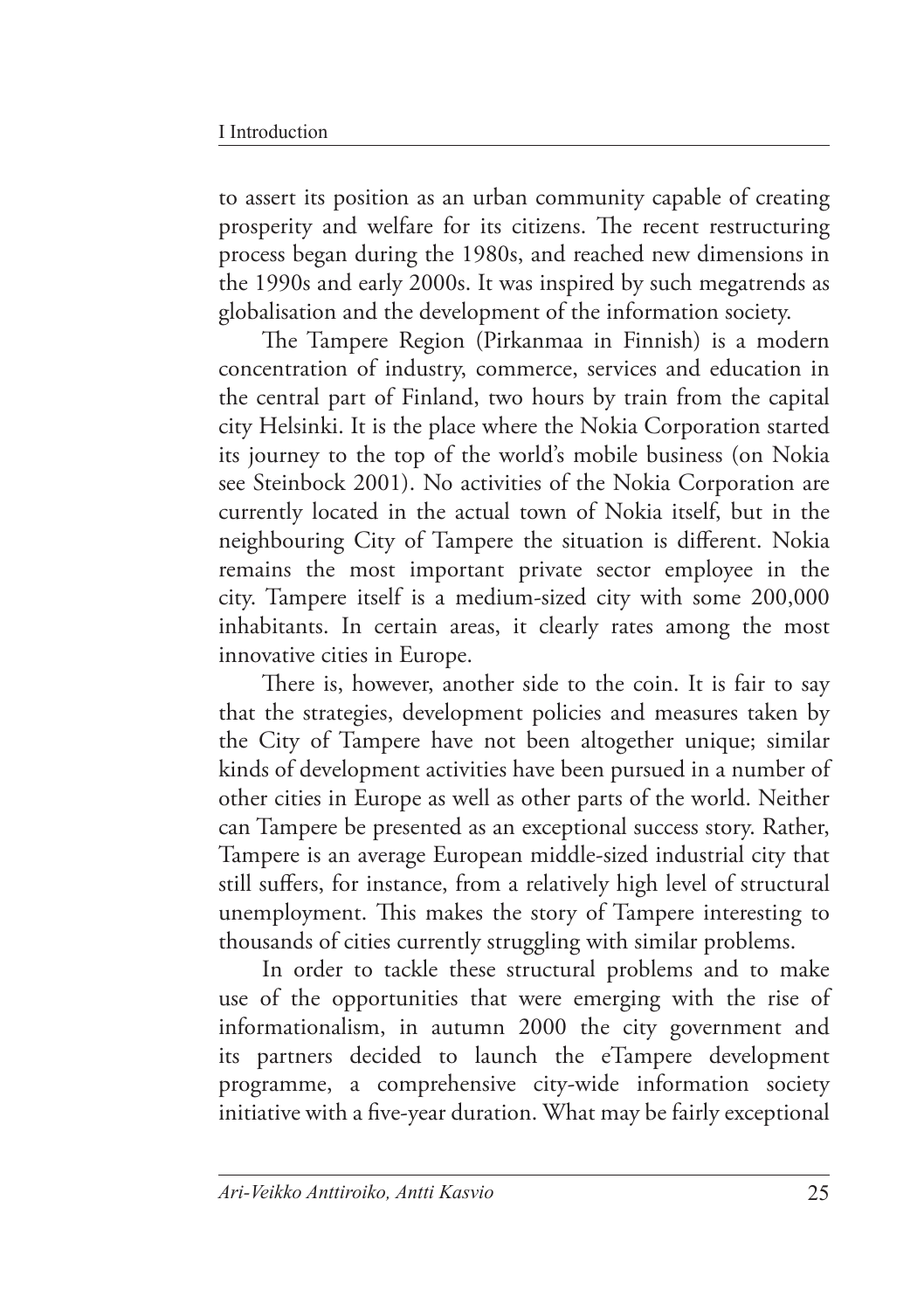about the eTampere initiative is the extent of networking, partnership and co-operation between the programme's key actors in order to create new adjustment strategies, growth models and spearhead development projects (City of Tampere 2000; see also Castells & Himanen 2003, 124–126). In this respect, Tampere could perhaps be said to represent a new kind of European 'growth node' (for the term, see e.g. O'Callaghan 2005).

#### **Networking**

Networking and networks have been a central issue among both practitioners and researchers for almost a decade now. Among researchers, the interest in networks and relationships was already raised in the 1980s, and as companies and other organisations have also gradually bought into it, the idea of networks has also become one of the megatrends in modern management thinking (e.g. Marsden & Lin 1982; Taylor 2001; Castells 2004).

Networks can be addressed from many different levels. The macro-perspective enables an analysis of the forces or powers that have led to the increased significance of networks. Globalisation and heightened competition have increased the need for different actors to concentrate on their core competencies at company, regional, and even national levels. The restructuring of the global economy has challenged various actors to reconsider their positions and to evaluate their strategies. In the new economy, the complex production and business processes can no longer be managed effectively by vertically controlled companies operating separately from each other. Nowadays, many activities are coordinated through global networks consisting of many companies located all over the world (on network enterprises see Castells 2000, 163–215; see also Cooke 2003 and Cooke & Morgan 2000).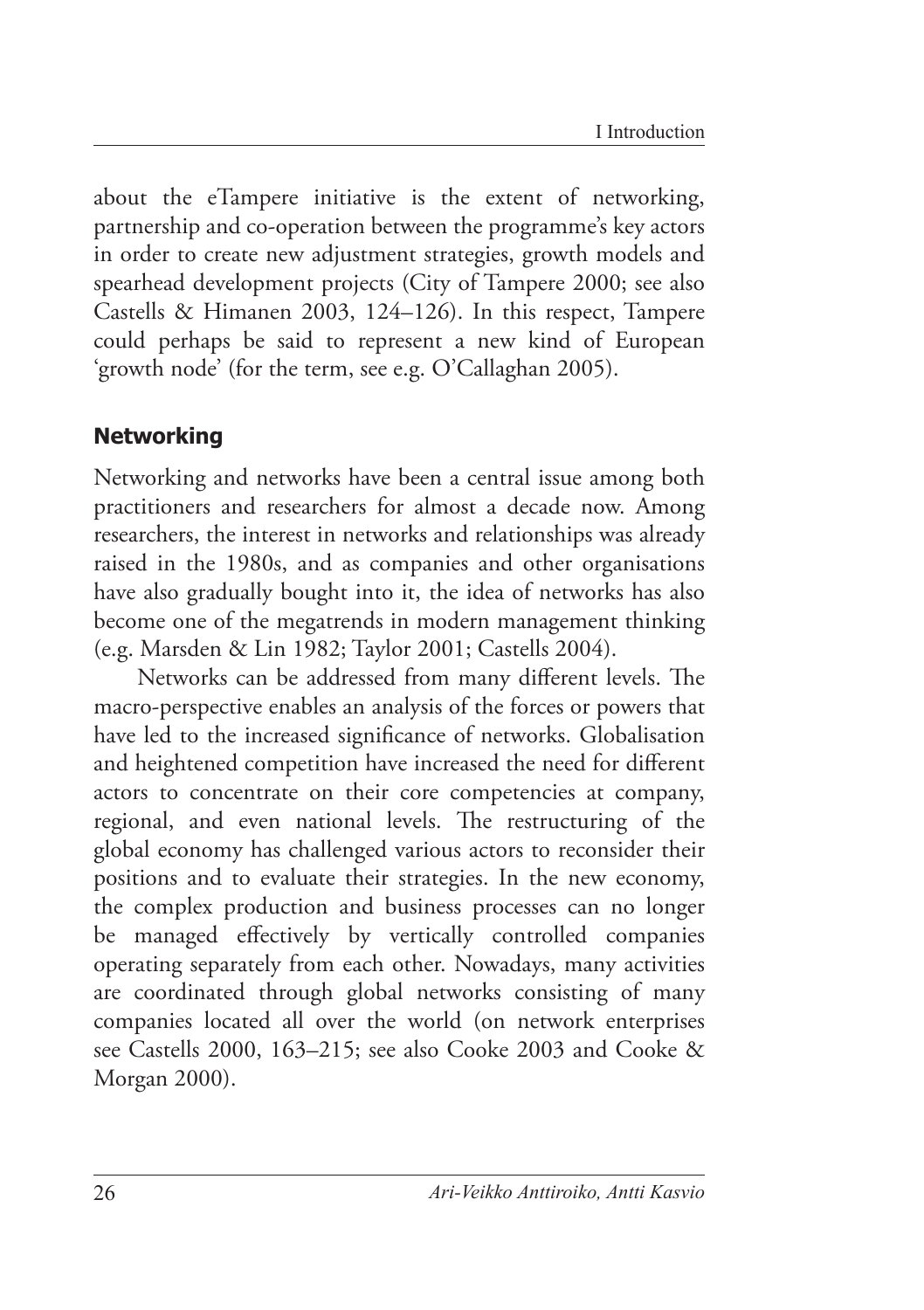At national or regional level, networks can be seen as a means of concentrating on the core competencies of the area. However, one may also focus attention on improving the nation's or region's overall competitiveness (see e.g. Malmberg & Maskell 2001; Gertler 2004). In the former case, the region has developed a clear strategy about its core competencies, and it is determined to exclude activities taking place outside the area. There are quite a few examples of strategies putting everything on one card, which is something that may also involve huge risks. However, in the future this may be the only way of surviving in the globalised world. For instance, during the 1990s Tampere attained a position as a city with a strong knowledge base for technological innovation, especially in the field of mobile communications. At present, the crucial question is how to progress further as more and more R&D operations are being relocated to countries like China and India. How can Tampere ensure a position in global innovation networks in the future, too?

The second type of strategy represents a more traditional way of building networks within a region. In practice, these kinds of networks are often built in order to serve certain rather specific purposes. For instance, innovation systems can be viewed as networks of organisations that aim to promote innovation within the region. The eTampere initiative can be seen as an example of this type of network. However, the problem with networks like this is that since their roots are regional they do not necessarily offer the tools or mechanisms needed to grow beyond the confines of the original region.

At the level of individual organisations, networks can be seen as focal networks, i.e. as a combination of all direct and indirect relationships that the organisation perceives as having an effect on it. Within and between these organisational and regional networks are the personal and social networks, which, in a way, bring all of the different levels together (e.g. Schwartz &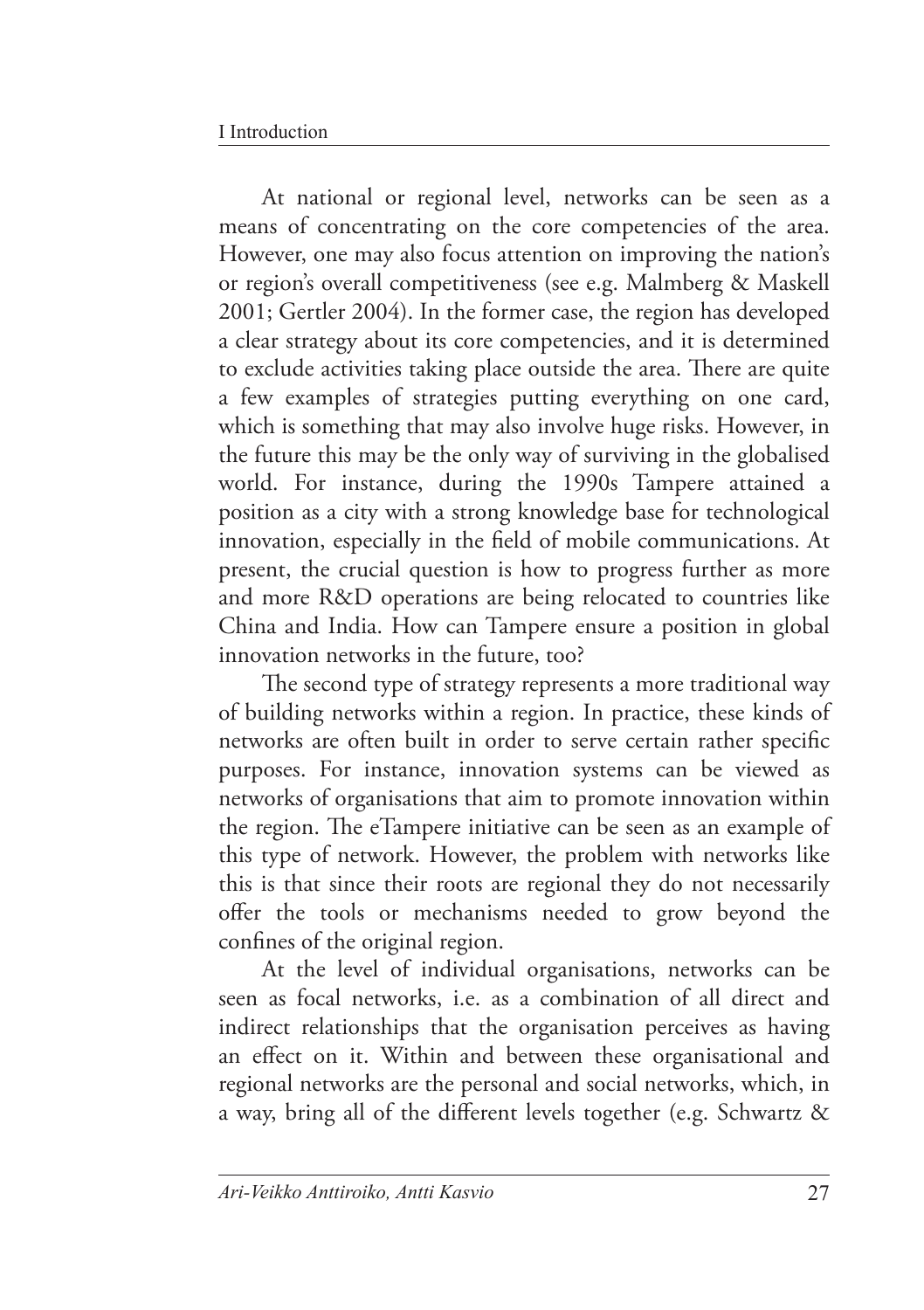Jacobson 1977). The importance of such personal links cannot be overlooked when discussing networks, but exclusive reliance on local social networks may also be harmful. An active orientation towards the building of international contacts and global networking can provide local actors with a much richer pool of ideas, contacts and people than relying solely on local ties.

#### **Increasing potential for innovation**

There is clear evidence of the growing significance of *knowledge* in contemporary capitalism. The baseline argument can be summed up as follows: long-term economic competitiveness is not tied to new materials per se or even increased productivity in 'old' industries, but with new ways of creating, using and combining knowledge. This has led to theorising about knowledge economy (Romer 1990), economies of sign and space (Lash & Urry 1993), learning economy (Lundvall & Johnson 1998) and associational economy (Cooke & Morgan 2000). Castells' (2000) idea of informational capitalism is one of the most widely-used theoretical perspectives on this phenomenon. He claims that we have entered an era in which the innovativeness of firms, regions and nations is fundamental to their competitiveness.

In the 'old economy', economic growth stemmed from increases in the supply of capital, labour, or natural resources. Growth in the new economy stems from increases in knowledge and innovation and its widespread adoption. Technological innovation, in particular, is one of the fundamental drivers of growth in the new economy.

Within individual cities, new strategies are being called forth in order to create and apply innovations. Local innovation capacity needs to be strengthened. This is supported by the regional innovation system, which in turn is framed by the existing national innovation system. Finland has been among the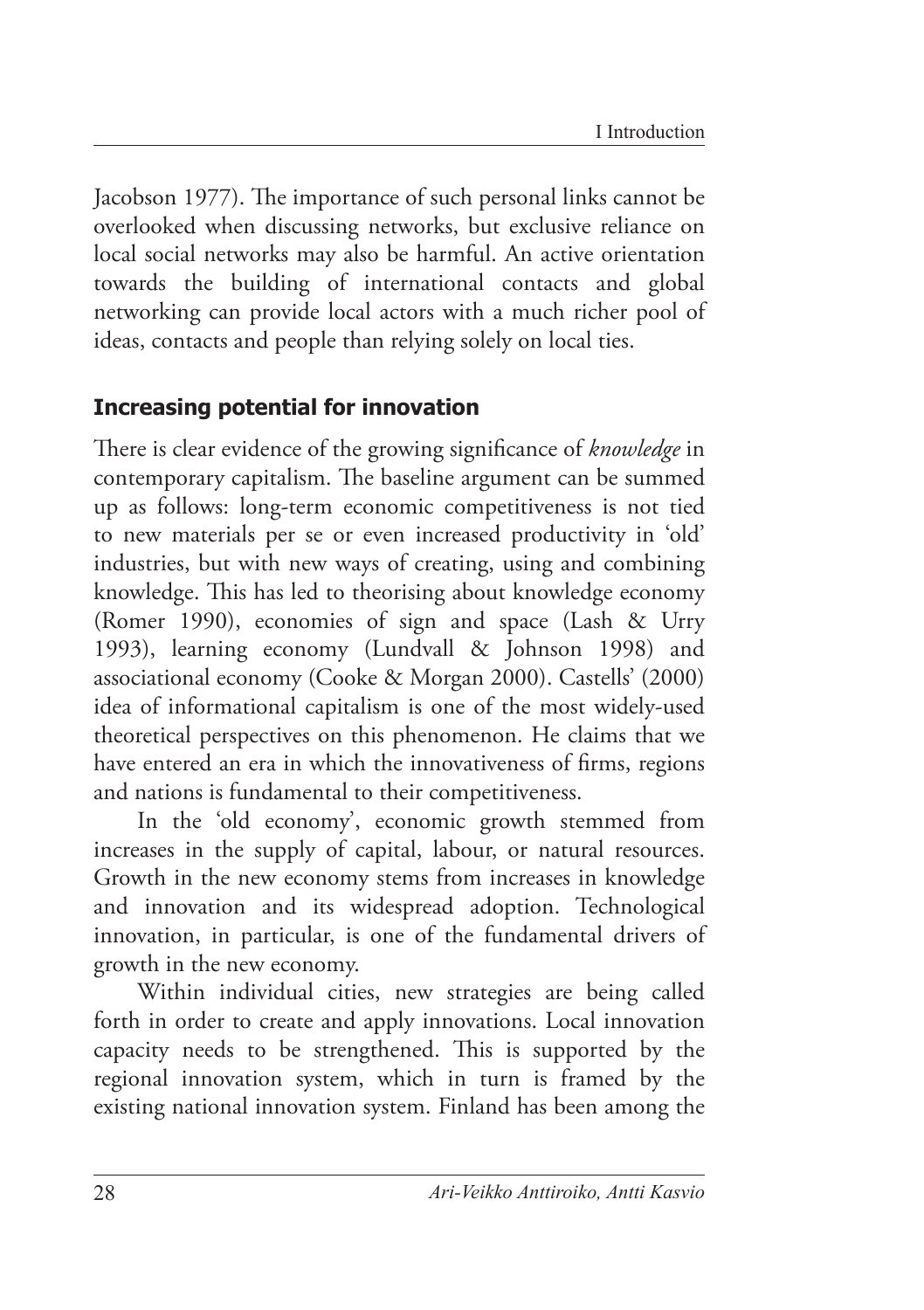first countries to develop a fine-tuned innovation system that has also proved to be cost-effective (e.g. Schienstock & Hämäläinen 2001). The effects of this development are also visible in Tampere. Tampere has paid special attention to research within the eTampere programme and in several other development activities. Networking and partnerships have proved to be important elements in creating a favourable environment for innovation. In addition to business, this approach has also been applied in other areas such as local government.

## **Knowledge economy and new business models**

At the risk of uttering a truism: old principles no longer work in the new age – this is what restructuring in the business world is all about. Businesses have reached the limits of the old model with respect to complexity and speed. With the development of new spaces of flows, it has become imperative for companies to renew their modes of operation even if the immediate returns on these investments have been modest and uncertain (e.g. Shapiro & Varian 1999).

To guarantee success, business organisations need to harness their full potential in a rapidly changing business environment. This development is conditioned by a business environment that has more networking both within and between companies and, to a greater extent, between organisations of different sectors.

## **Grass rooting local e-governance**

Discussion about democratic governance has its roots in the early theorising about participatory democracy and teledemocracy that slowly evolved from the 1960s onwards from actions of small groups of academics and activists towards high-level policy agenda, fuelled by the Internet revolution (e.g. Becker &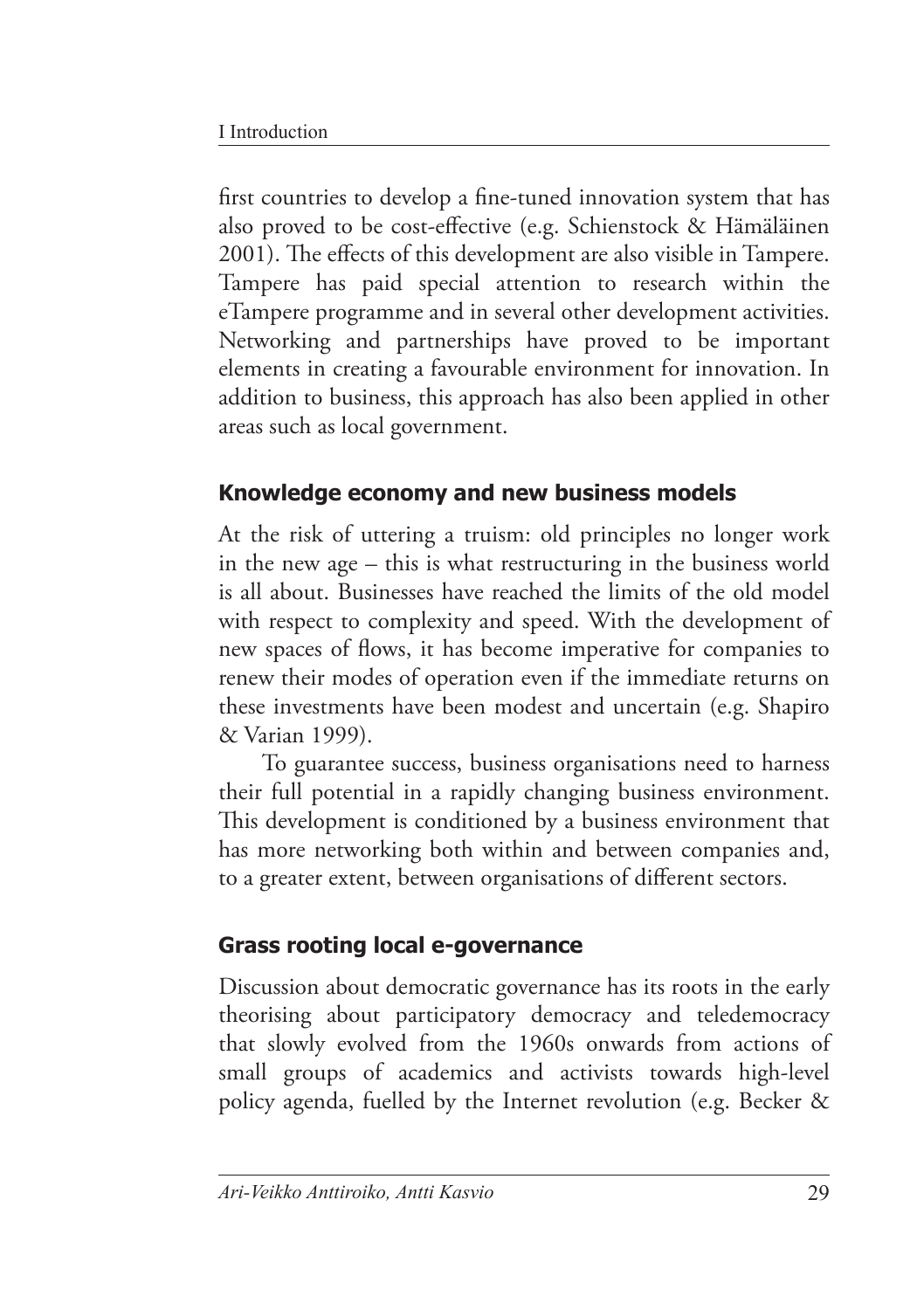Slaton 2000). Moreover, new forms of governance and increased globalisation have made 'democracy as usual' seem obsolete, leading to a situation sometimes referred to as 'democracy deficit'. As a result, by the 1990s the time was ripe for a new discourse that combined issues of democracy and governance with the potential of the new ICTs (Castells 2002, 155–165; Coleman 2003; Mälkiä et al. 2004).

From an overall policy perspective, this can be construed as a convergence of two trends: a strongly government-supported and well-established instrumental 'informatisation' policy on the one hand, and a presumably weaker and more contingent 'democratisation' policy on the other. The emphasis between these two dimensions may vary from case to case. In any case, the core question in this discourse seems to have become the need to assess and recognise new and more appropriate ways of using ICTs in the process of revitalising democracy. In Tampere, this e-transformation in democratic governance has played an important part in the overall development agenda of the city since the mid-1990s.

#### **The culture of informational polity**

The development of information society has a profound impact on the socio-cultural sphere of society. Most practices and patterns of behaviour are likely to change due to the radicalisation of information society development. So far, we have seen only the prelude of this transformation (e.g. Dutton 1999). Life can be expected to become more competitive and also increasingly polarised. The material foundations of society, space and time are being transformed, organised around the space of flows and timeless time, leading to a qualitative change in the human experience, as expressed by Castells (2000).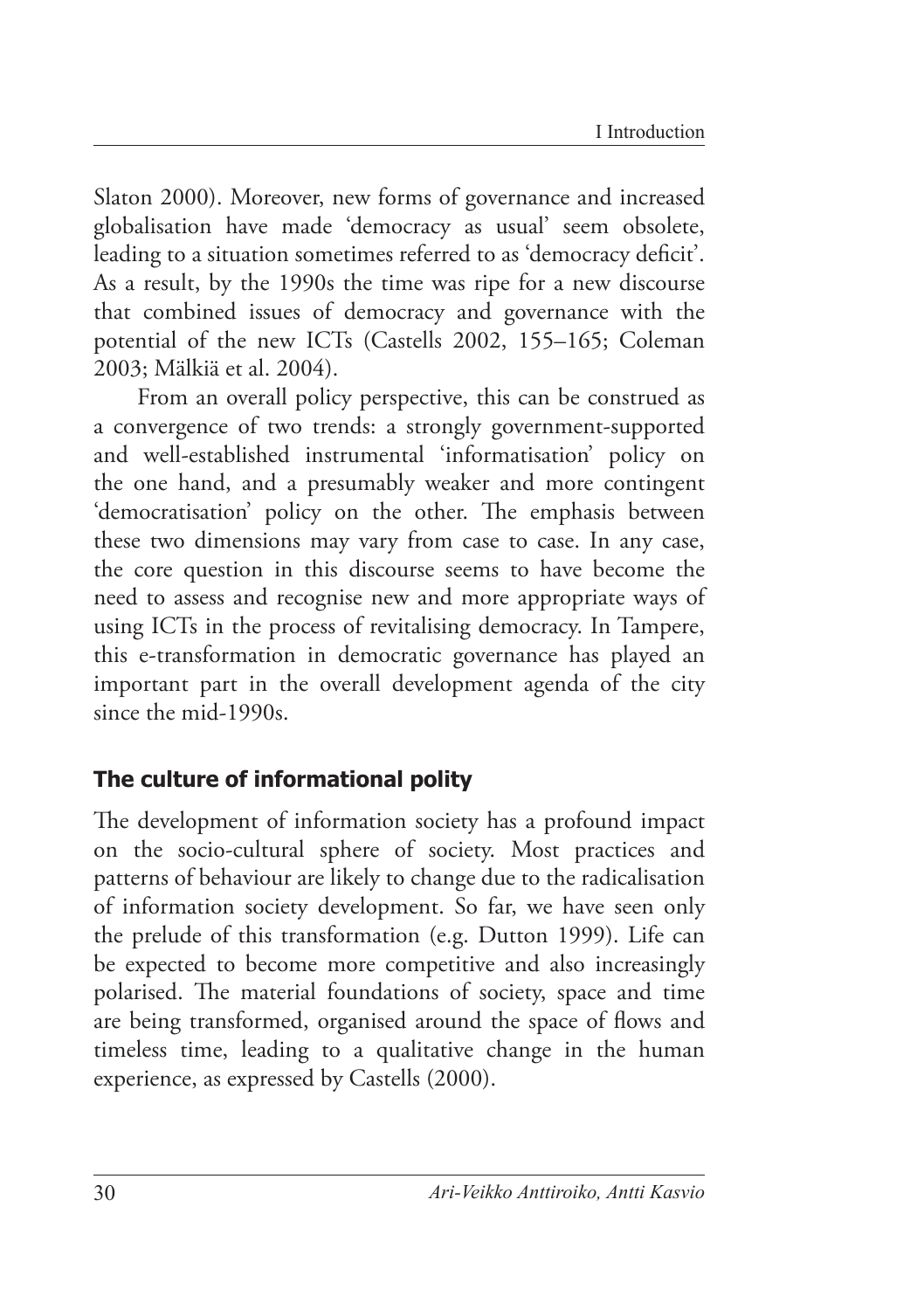One interesting aspect of this transformation is the changing nature of territorial communities, citizenship and everyday life. One of the most widely discussed topics in this respect is the digital divide, as the issue of inclusion vs. exclusion is fatal for the development of information society (Loader 1998, Mossberger et al. 2003). This transformation has been followed with great interest in Finland and in Tampere. Among the most interesting areas is the use of ICT applications and communication tools to facilitate everyday life.

# **Materials included in this collection**

We have arranged the articles to be published in this collection beginning with two papers discussing the problems of innovative regions on a general theoretical level. Manuel *Castells* presents in an extremely concise form certain key results of the absolutely unique work he has done in analysing the dynamics of innovative milieus in the context of the ongoing information technology revolution. Philip *Cooke* analyses some of the world's foremost centres of bioscience. He points out the increasing significance of the so-called 'open innovation' model, in which companies rely increasingly on research work done by academic scientists and other organisations. This model is also gradually spreading to other businesses, including IT and automobile manufacturing. Gerd *Schienstock* presents the results of a study analysing the competitiveness of eight European regions, including the region of Tampere. Analysis based upon a company survey does not provide an entirely clear picture of the competitive positions of the various regions included in the study. Some regions with high R&D intensities show rather modest rates of growth, whereas other regions with high shares of non-innovative firms have reached much higher rates of growth. Global competitiveness thus appears a rather complex phenomenon, and it is difficult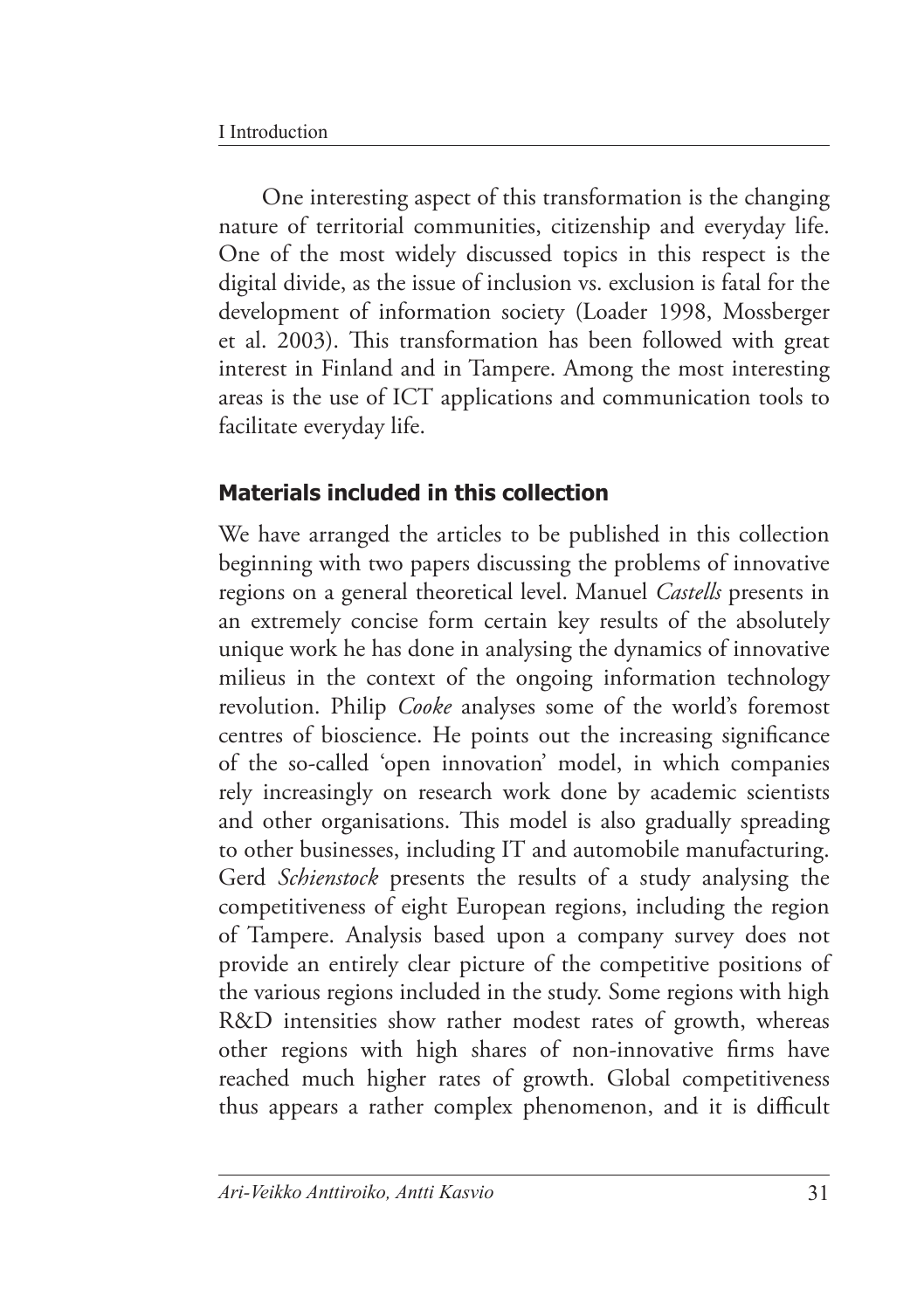to draw a clear divisive line between 'high road' and 'low road' regions.

In his article, Antti *Ainamo* continues the discussion of regional economies by introducing the new growth-node approach, which is based upon the Castellsian idea of 'spaces of flows'. He starts from an assumption that Tampere, which has been the birthplace of Nokia, can very well be regarded as a European growth node whose development has been driven by the very strong ICT cluster. The analysis shows that even if the experiences of the local developmental efforts may not have been entirely unequivocal and the fastest period of growth may be over, the concept of the growth node has shown its fruitfulness as an instrument of analysis. Furthermore, the networks of cooperation that have been developed in Tampere provide a good starting point for future efforts to meet the challenges of global competition.

After these more broad-ranging analyses we have included several articles that take a closer look at the historical roots and present economic developments in Tampere. Pertti *Haapala* opens this section by discussing the early historical roots of the city's informational developments, while Marjatta *Hietala* and Mervi *Kaarninen* complement this picture with an equally history-oriented analysis of the growth of Tampere into a modern industrial centre. They point out the fact that in several stages this progress has been based on lucky coincidence involving several factors, although an important aspect characterising all development has been the high value of education. In addition, this article stresses the significance of the region's rich cultural tradition.

Markku *Sotarauta* and Juha *Kostiainen* write about the concept of an enabling development model which has, according to them, served as the basic approach in the recent modernisation efforts in the Tampere Region. The authors describe the key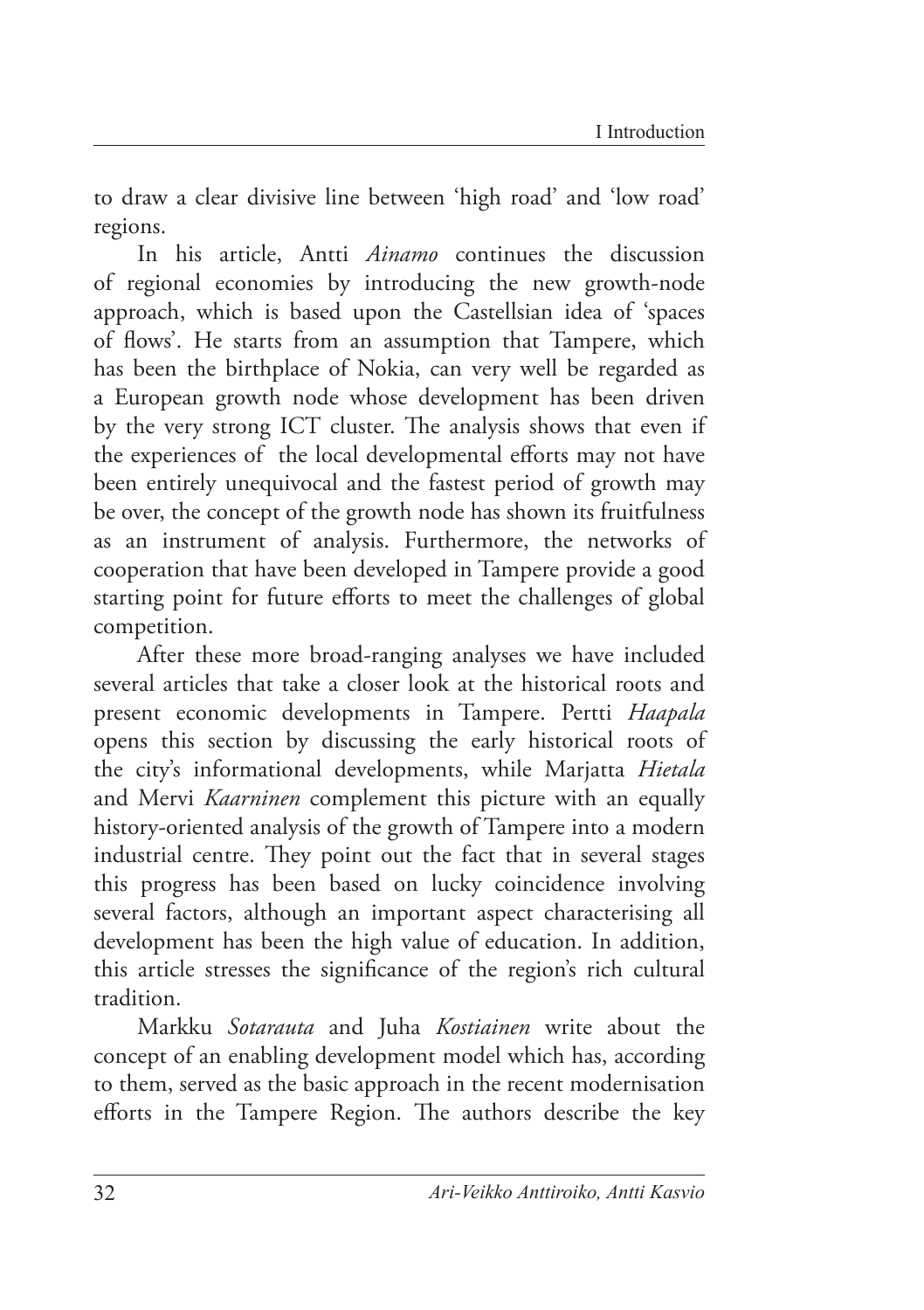actors in collaboration and the strategies they have been implementing during the past years. Their initially very ambitious objectives have not necessarily been achieved completely, but the authors conclude that in principle the enabling approach seems to have been an adequate choice for the purposes of Tampere. Combined with the right kind of leadership, the enabling model may still prove much more efficient than the more traditional organisation-centred approaches. Jari *Kolehmainen* places his main emphasis on the role of knowledge institutions in local innovation environments. In addition to a conceptual discussion of the various levels of innovation environments and types of knowledge institutions, the author takes a closer look at what he terms specialised development organisations with the digital media agglomeration in Tampere as a concrete case. His main conclusion is that both general and specialised knowledge institutions have played an important role in the development of this particular cluster. He also stresses the importance of specialised development organisations that enable actors to better capitalise on the potential of local educational and research institutions in the region's economic development.

Hannu *Jungman* and Tommi *Rasila* focus on another local institution, the eAccelerator, which strives to help start-up companies through an important stage in their transformation into more firmly established economic actors. The eAccelerator constitutes an attempt to bridge the gap that has emerged between new small companies in their early stages and the notably more mature firms that can hope to gain investments from venture capitalists. Despite the authors' statement that the organisation will probably not be able to attain all the objectives set for it for the period 2001–2005, the concept itself has proved its usefulness, and its real impacts can be assessed only during a more significant time span. Marko *Seppä*, Hanna *Martin* and Johanna *Tommila* analyse one particular Tampere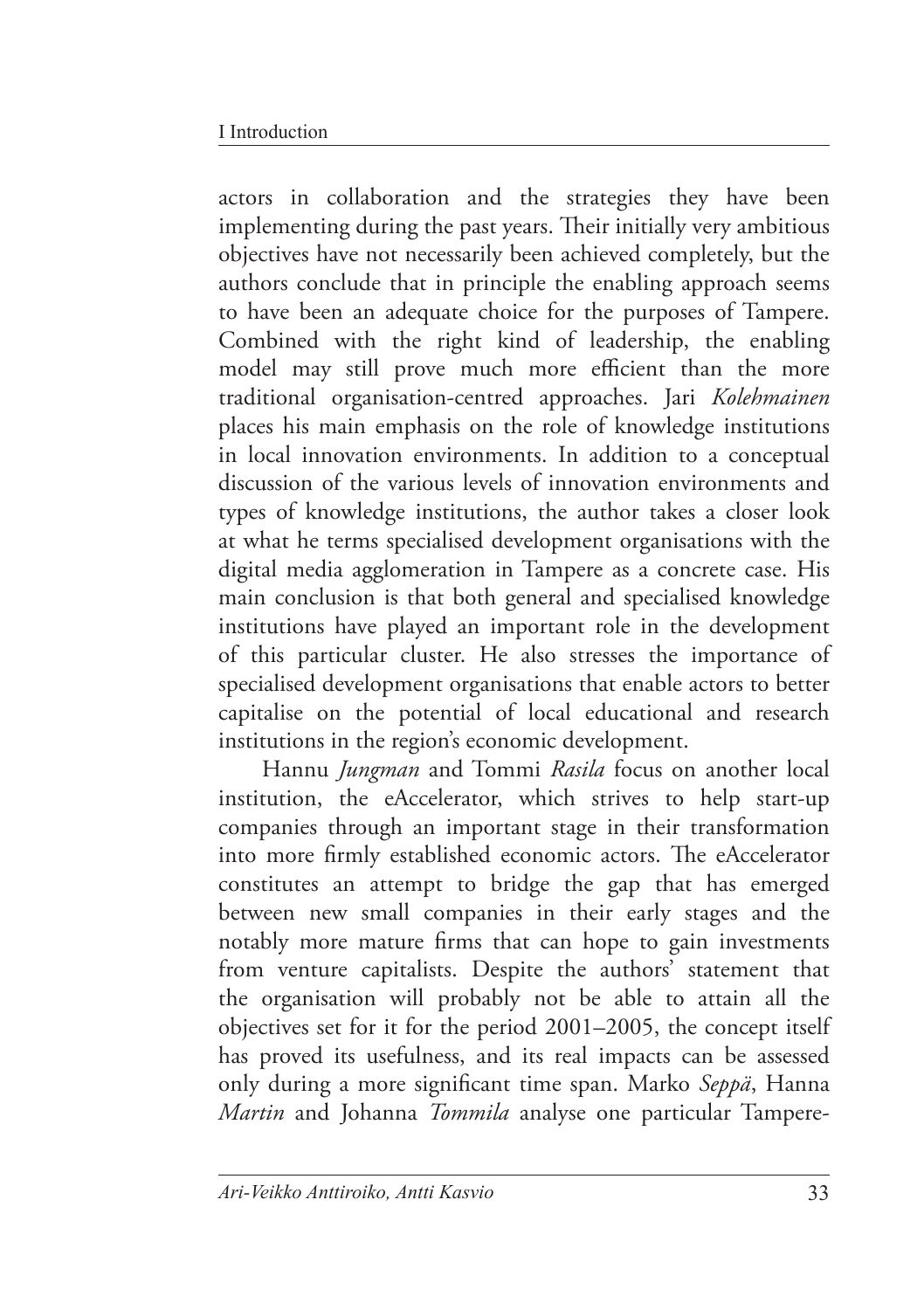based knowledge institution, the eBusiness Research Centre, and particularly the annual research forums it has organised between 2001 and 2005. The topics addressed in these forums serve as an example of the transitions in modern business thinking in the era of an increasing 'electronisation' and 'knowledgisation' of advanced industrial economies. According to the authors, these developments require a continuous renewal of the existing approaches to business modelling.

Markus *Laine* and Lasse *Peltonen* open an entirely new field of analysis in their article in which they focus upon the historical development of political culture in Tampere. This analysis is intended to help understand the context in which the recent local developmental strategies have emerged. According to the authors, since the Second World War the local political scene has been dominated by what has been termed the 'brothers-in-arms axis', a close collaboration between the key political actors of the local conservative and social democratic party organisations. All major decisions made in local politics have required the acceptance of this small circle, and they have also become known as the men who have actually transformed Tampere into a modern centre of different kinds of industrial and post-industrial activities. The authors analyse this development against the backdrop of newer urban regime theories, and how recent societal changes have led to a partial erosion and renewal of this particular system of dominance.

Ari-Veikko *Anttiroiko*, Päivi *Kuusisto* and Jari *Seppälä* complement the analysis of changes within the local political regime by focusing upon the recent efforts to create new channels for citizen participation by using electronic networks. The City of Tampere has tried to promote e-democracy by, for instance, creating a special Participatory Portal through which ordinary citizens have the opportunity to discuss topical issues that are currently being processed in the various branches and levels of the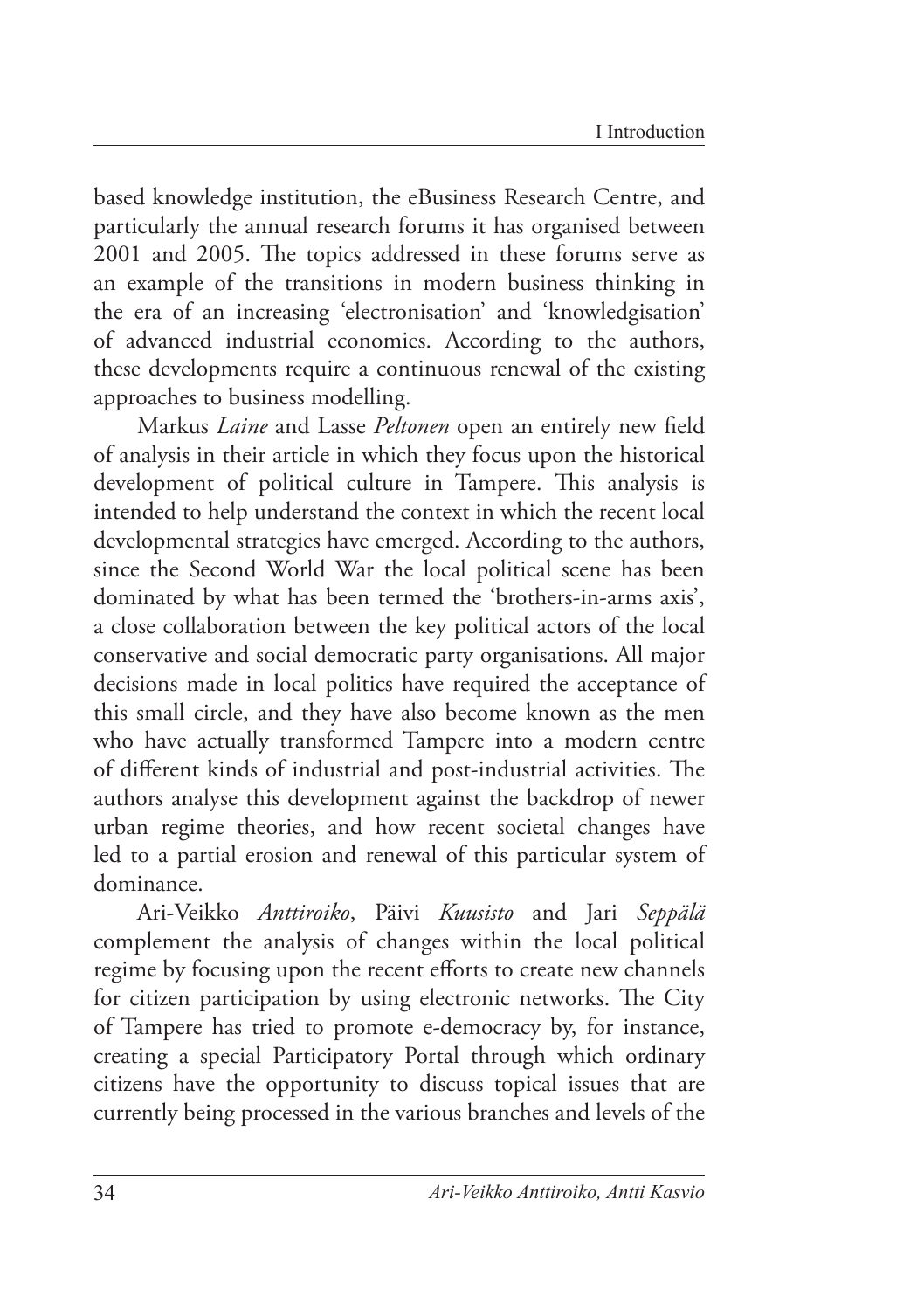local government apparatus. The authors present a concise history of the development of different kinds of web-based activities from 1995 to 2005 and analyse the efforts made to provide as many citizens as possible with the skills and means required to participate in these activities. The authors conclude that the City of Tampere has been active and innovative in its efforts to promote e-democracy but that no actual transformations can be said to have occurred the local political culture.

Tapio *Häyhtiö* and Auli *Keskinen* analyse the development of e-democracy in Tampere against the backdrop of recent theoretical discussions regarding participatory democracy, the deliberative democracy theory and theories of e-governance. The authors conclude that thus far the e-democracy initiatives of the City of Tampere have managed to gain only relatively modest results in the activation of citizens. One reason for this is that the preconditions for administrative participation discourse have shown only a limited capability for answering to the challenge of authentic citizen politics. In this respect, local civic participation through the internet has introduced alternative meanings and practices from the grass root level, and this seems to have functioned as a better channel for performative political action. In her analysis, Sirkku *Kotilainen* presents results from an action research project which has had an important role in the creation of civic-oriented websites and digital discussion forums. The author's main object of study has been the Manse Square project, which has been in existence since 1998. One of her main conclusions is that a positive attitude towards learning together is a necessary prerequisite for gaining significant results from comparable initiatives. Even if these terms are met, it is important to remember that the process takes time. The project must be open to experimentation, and visionary people are needed in order to maintain the momentum of activities through the more difficult times also.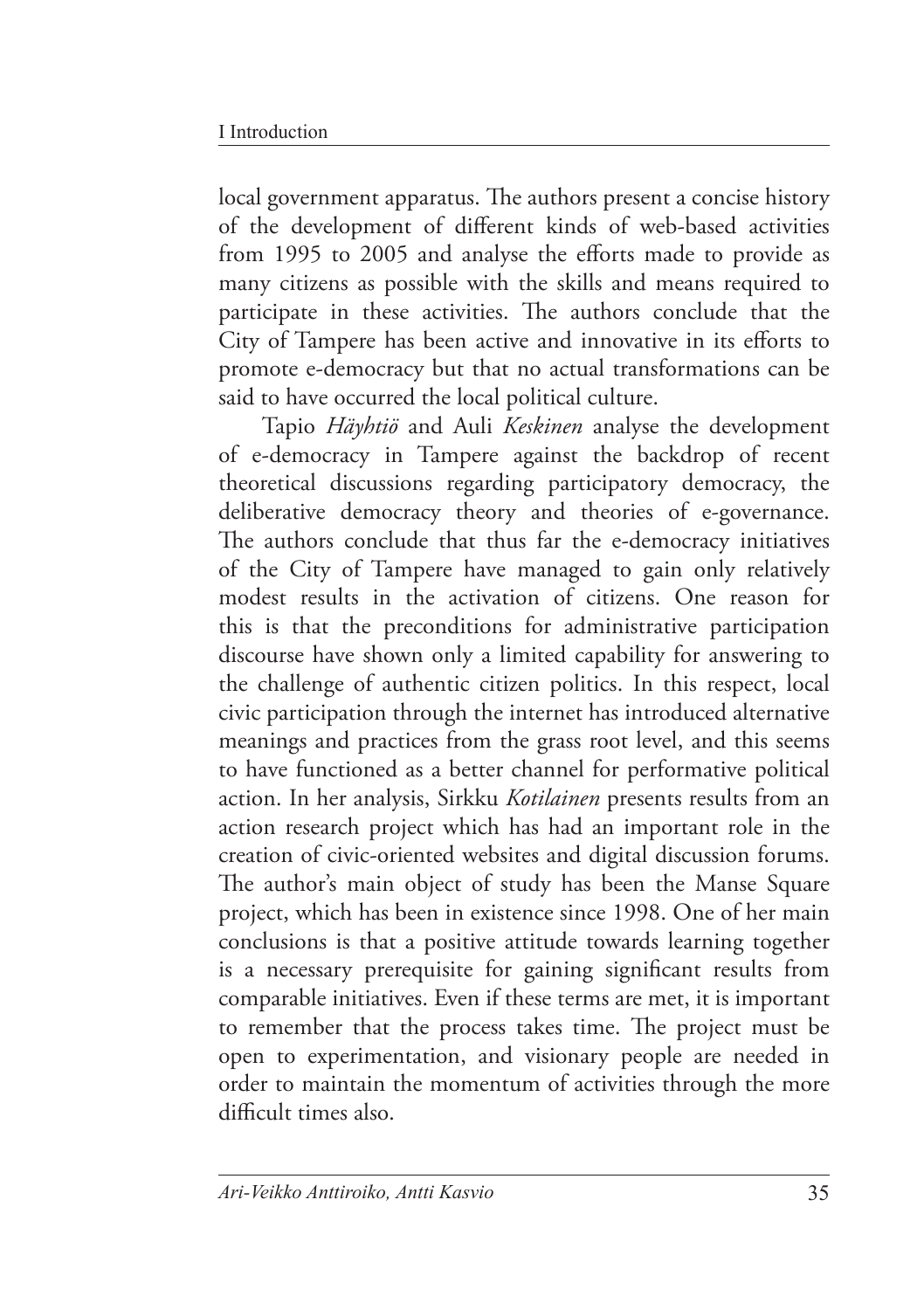In her article on e-learning, Tuuli *Kurkipää* opens the next section concentrating on the social and wellbeing-related aspects of developmental activities going on in Tampere. The author points out that the initial expectations about the use of electronic networks in education were vast, and in recent times new applications have been developed from a more realistic standpoint. Similar experiences have also been gained in the Tampere Region, with a rather long tradition of innovative projects on all educational levels. Different actors in the field have come together in the form of the eLearning Cluster, whose task has been to promote network cooperation. At present, e-learning is transforming into a mainstream aspect of education, but much more work is still needed in order to avoid the emergence of new divisions in this area. Hannu *Eskola* writes about local developmental activities in the area of e-health. His article shows the multiple activities going on in this field which, in the future, may also produce a strong new cluster of dynamically developing enterprise activities.

Tommi *Inkinen* explores the social uses of information and communication technologies among citizens living at the Tampere Region in his article. His analysis, based on a survey conducted in June 2004, shows that the use of new information and communication technologies has become an established part of the daily lives of citizens living in this region. Digital divides, based on factors such as age or other socioeconomic or demographic characteristics, are gradually losing their significance. At the same time, however, the author points out the possibility of new divisions emerging based on varying levels of expertise in the use of the new information and communication technologies. Marika *Lehtonen* and Hannu *Soronen* focus on the problems of e-inclusion. They point out that important differences still exist, for instance, between different socio-economic groups and geographical areas in the spread of broadband connections, even if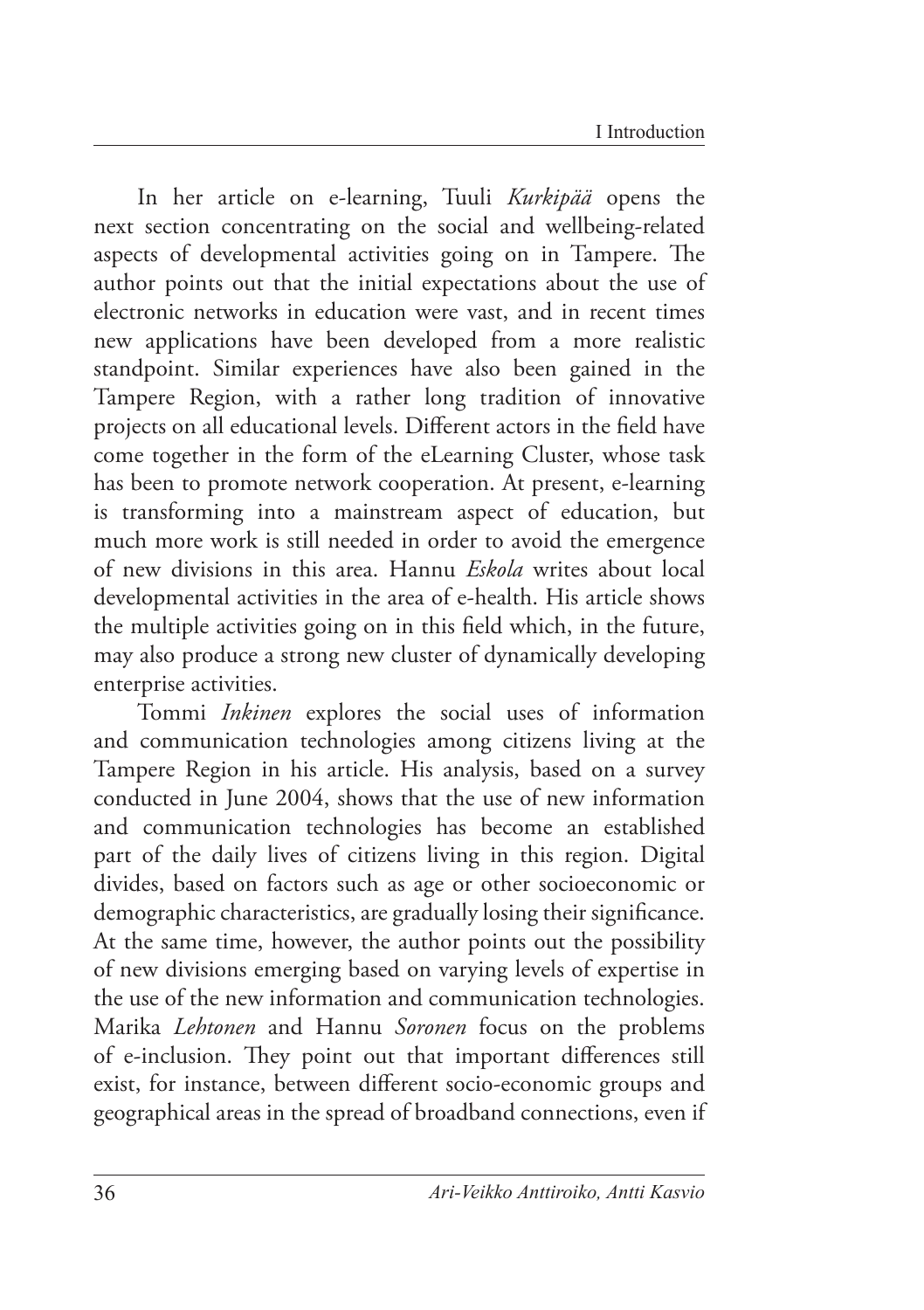the declining costs and the building of new networks may correct the situation somewhat. They also analyse the various ways in which Internet use has been promoted in the Tampere Region, and they emphasise the future significance of mobile solutions.

Pirjo *Rautiainen* highlights the ways in which young people in Finland are using new information and communication technologies, especially mobile phones. Teenagers have clearly played a pioneering role in the development of an entirely new kind of communication culture, and although this culture has later spread to all age groups, the use of the media seem to continue to have special importance for the development of the identities of young boys and girls. Despite recent wide universal developments in the area, Finns still appear to figure as a nation with positive attitudes towards different new technologies.

Ajeet *Mathur* starts a section of articles discussing the future perspectives of the information society both locally and on a more general conceptual level. His article deals with the future of international business in the Tampere Region, and in it he adopts a rather critical stance towards the eTampere initiative and other similar development projects guided by grand visions on the region's future growth potential. He points out that many such projects are based more upon myth than any real business activities, and that when one project fails to fulfil the expectations the leaders tend to respond by launching a new one driven by slightly different rhetoric. Despite these critical comments, the author notices that the region also has certain real strengths, and with the correctly chosen internationalisation strategies it might be able to achieve some tangible results. Antti *Kasvio* questions whether the concept of an information society has in recent times lost its earlier status as the grand societal project of advanced industrial countries. After all, the whole economic and societal situation has changed significantly since the late 1990s, and general optimism with regard to the future has changed into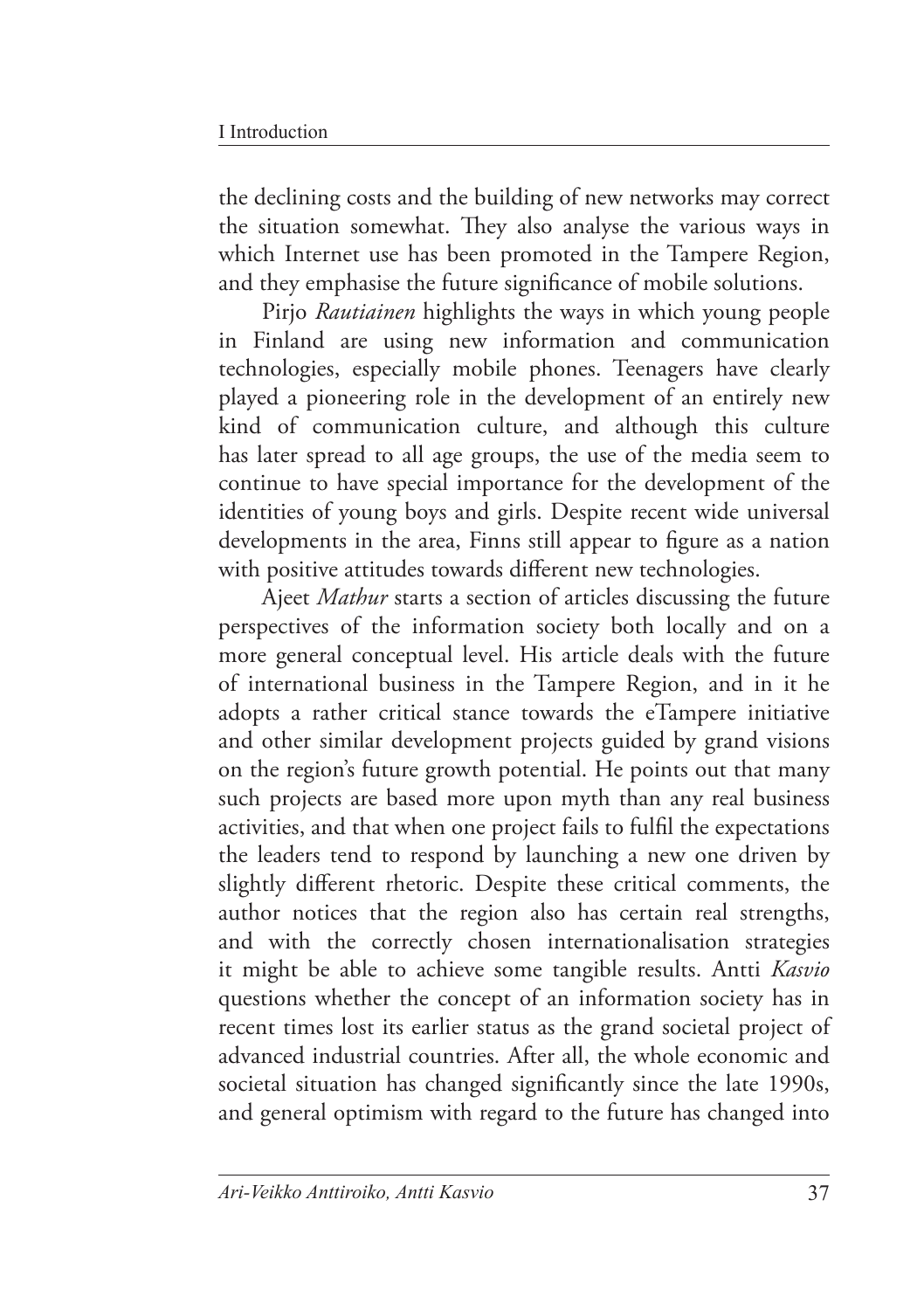a much more sceptical attitude towards our civilisation's ability to solve its most acute problems.

The collection ends with a short concluding chapter written by the editors.

#### **References**

- Anttiroiko, A.-V. (2004) Editorial: Global Competition of High-Tech Centres. International Journal of Technology Management 28 (3–6), 289–323.
- Gertler, M. S. (2004) Manufacturing Culture: The Institutional Geography of Industrial Practice. Oxford: Oxford University Press.
- Borja, J. & Castells, M. (1997) Local and Global: The Management of Cities in the Information Age. London: Earthscan.
- Castells, M. (1989) Informational Cities. Oxford: Blackwell.
- Castells, M. (2000) The Rise of the Network Society. The Information Age vol. 1, Second Edition. Malden: Blackwell.
- Castells, M. (2002) Internet Galaxy. Reflections on the Internet, Business and Society. Oxford: Oxford University Press.
- Castells, M. (2004) Informationalism, Networks and the Network Society: A Theoretical Blueprint. In M. Castells (ed.) The Network Society. A Cross-Cultural Perspective. Cheltenham – Northampton MA: Edward Elgar, 3–45.
- Castells, M. & Hall, P. (1996) Technopoles of the World. The Making of the 21st Century Industrial Complexes. First published 1994, reprinted 1996. London: Routledge.
- Castells, M. & Himanen, P. (2002) The Information Society and the Welfare State. The Finnish Model. Oxford: Oxford University Press.
- Caves, R. W. & Walshok, M. G. (1999) Adopting Innovations in Information Technology. Cities 16 (1), 3–12.
- City of Tampere (2000) eTampere Programme Plan December 2000. Tampere: City of Tampere.
- Coleman, S. (ed.) (2003) The e-Connected World. McGill-Queen's University Press.
- Cooke, P. (2003) Economic Globalisation and its Future Challenges for Degional Development. International Journal of Technology Management 26 (2–4), 401–420.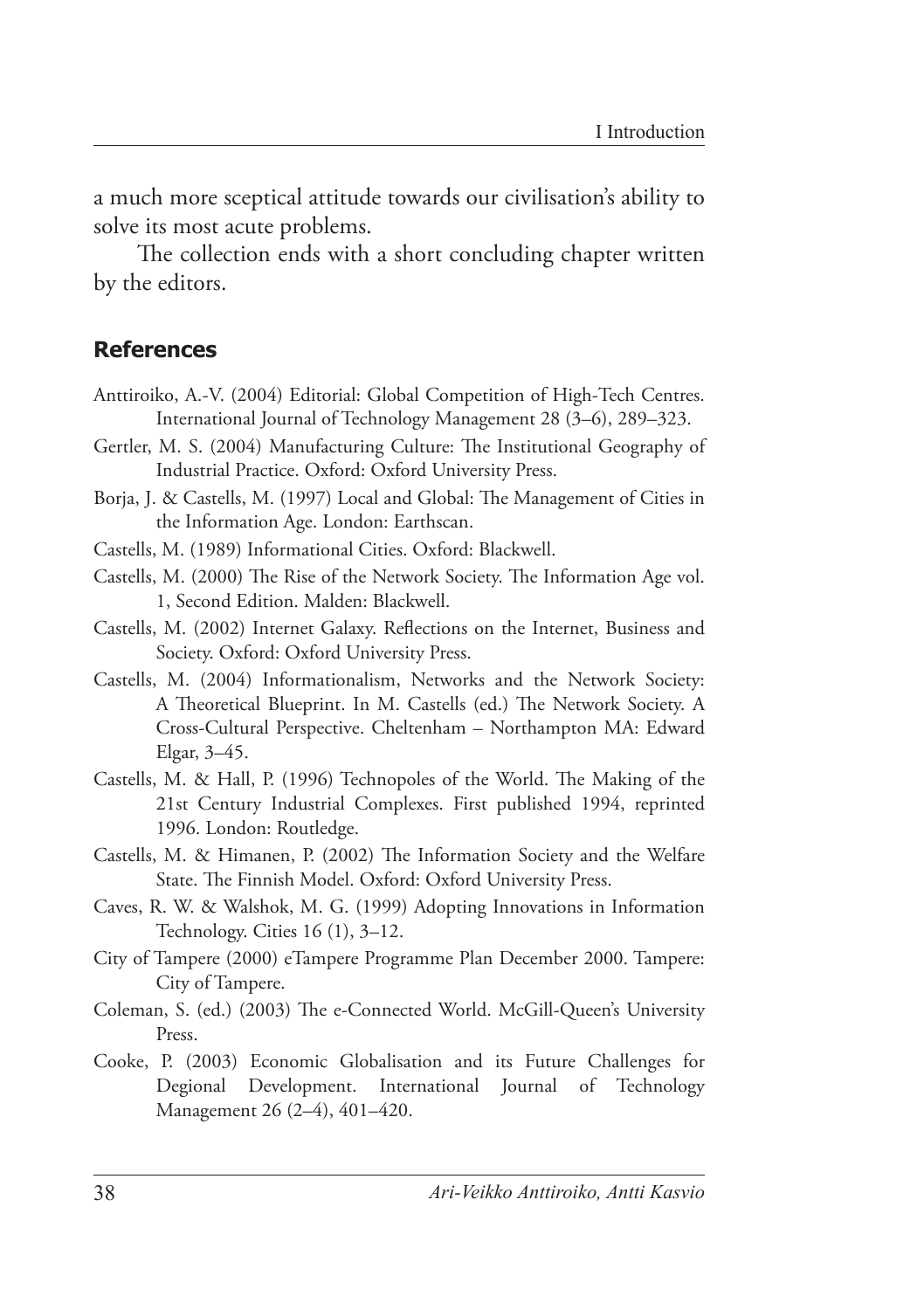- Cooke, P. & Morgan, K. (2000) The Associational Economy. Firms, Regions, and Innovation. First published in 1998, reprinted in 2000. Oxford: Oxford University Press.
- Downey, J. & McGuigan, J. (1999) Technocities. London: Sage.
- Dutton, W. H. (1999) Society on the Line: Information Politics in the Digital Age. Oxford: Oxford University Press.
- Dutton, W. H. (2005) Continuity or Transformation? Social and Technical Perspectives on Information and Communication Technologies. In W. H. Dutton, B. Kahin, R. O'Callaghan & A. W. Wyckoff (eds.) Transforming Enterprise. The Economic and Social Implications of Information Technology. Cambridge Ma & London: The MIT Press, 13–26.
- Florida, R. (2002) The Rise of the Creative Class: And How It's Transforming Work, Leisure, Community and Everyday Life. New York: Basic Books.
- Friedman, J. (1986) The World City Hypothesis. Development and Change 17, 69–83.
- IMF (2005) Euro Area Policies: Staff Report; Public Information Notice on the Executive Board Discussion; and Statement by the Executive Director on Euro Area Policies. Washington DC: IMF.
- Komninos, N. (2002) Intelligent Cities. Innovation, Knowledge Systems and Digital Spaces. London and New York: Spon Press.
- Kotkin, J. (2000) The New Geography: How the Digital Revolution Is Reshaping the American Landscape. New York: Random House, cop. 2000.
- Lash, S. & Urry, J. (1993) Economies of Signs and Space. London: Sage.
- Loader, B. D. (ed.) (1998) Cyberspace Divide: Equality, Agency and Policy in the Information Society. London: Routledge.
- Lundvall, B.-Å. & Johnson, B. (1994) The Learning Economy. Journal of Industry Studies 1(2), 23–42.
- Malmberg, A. & Maskell, P. (2001) The Elusive Concept of Localization Economies – Towards a Knowledge-based Theory of Spatial Clustering. Paper for the 'Industrial Clusters' Revisited: Innovative Places or Uncharted Spaces? session, AAG Annual Conference, New York, 27 February – 3 March.
- Marsden P. V. & Lin, N. (eds.) (1982) Social Structure and Network Analysis. Beverly Hills, CA: Sage.